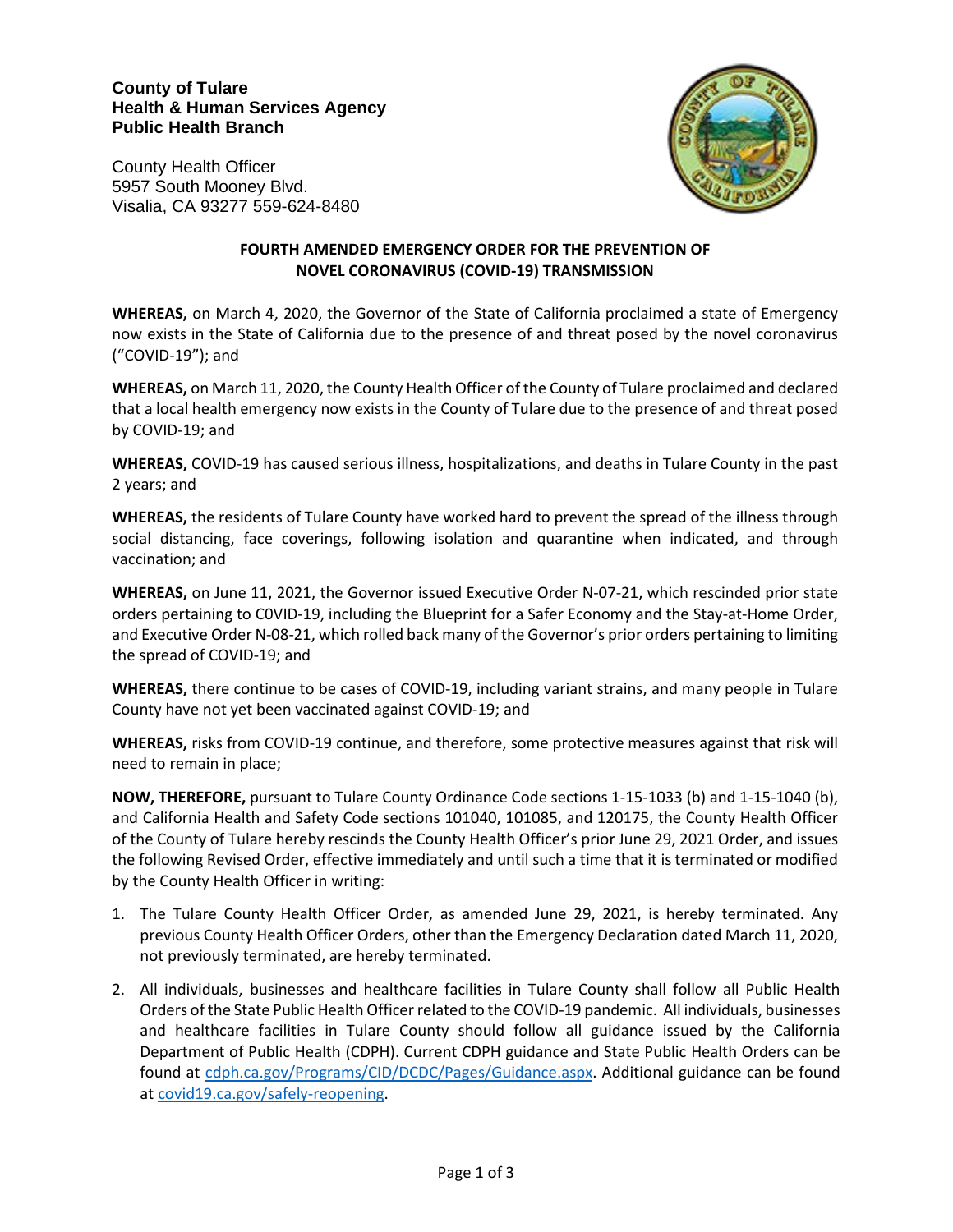- 3. Please take note of the Order of the State Public Health Officer issued June 11, 2021. This Order can be reviewed at [cdph.ca.gov/Programs/CID/DCDC/Pages/COVID-19/Order-of-the-State-Public-](https://www.cdph.ca.gov/Programs/CID/DCDC/Pages/COVID-19/Order-of-the-State-Public-Health-Officer-Beyond-Blueprint.aspx)[Health-Officer-Beyond-Blueprint.aspx,](https://www.cdph.ca.gov/Programs/CID/DCDC/Pages/COVID-19/Order-of-the-State-Public-Health-Officer-Beyond-Blueprint.aspx) and the Order addresses the following topics:
	- a. Guidance and requirements for face coverings: Studies show that increased use of well-fitting masks decreases the spread of COVID-19 infection in the community and decreases an individual's risk of infection by 50-80% depending on the type of mask used. For more information about proper use of face coverings, please visit the link above or the following page: [cdph.ca.gov/Programs/CID/DCDC/Pages/COVID-19/guidance-for-face-coverings.aspx.](https://www.cdph.ca.gov/Programs/CID/DCDC/Pages/COVID-19/guidance-for-face-coverings.aspx) The CDPH guidance describes when face coverings are required and contains specific guidance for individuals and businesses. Additional information about face coverings is found at [covid19.tularecounty.ca.gov.](https://covid19.tularecounty.ca.gov/)
	- b. The need for individuals and businesses to adhere to the guidelines in the CDPH's "Beyond the Blueprint," which includes requirements for mega events. These guidelines can be found at [https://www.cdph.ca.gov/Programs/CID/DCDC/Pages/COVID-19/Beyond-Blueprint-](https://www.cdph.ca.gov/Programs/CID/DCDC/Pages/COVID-19/Beyond-Blueprint-Framework.aspx)[Framework.aspx.](https://www.cdph.ca.gov/Programs/CID/DCDC/Pages/COVID-19/Beyond-Blueprint-Framework.aspx)
	- c. The requirements and recommendations in the current CDPH publications pertaining to limiting the spread of COVID-19 in schools and childcare facilities. Additional information can be found at [schools.covid19.ca.gov,](https://schools.covid19.ca.gov/) [cdph.ca.gov/Programs/CID/DCDC/Pages/COVID-19/K-12-Guidance-](https://www.cdph.ca.gov/Programs/CID/DCDC/Pages/COVID-19/K-12-Guidance-2021-22-School-Year.aspx)[2021-22-School-Year.aspx](https://www.cdph.ca.gov/Programs/CID/DCDC/Pages/COVID-19/K-12-Guidance-2021-22-School-Year.aspx) and [cdph.ca.gov/programs/cid/dcdc/pages/covid-19/child-care](https://cdph.ca.gov/programs/cid/dcdc/pages/covid-19/child-care-guidance.aspx)[guidance.aspx.](https://cdph.ca.gov/programs/cid/dcdc/pages/covid-19/child-care-guidance.aspx)
- 4. Individuals diagnosed with COVID-19 must continue to adhere to current CDPH guidance for isolation and individuals exposed to someone with COVID-19 must continue to adhere to current CDPH quarantine guidance. Individuals with COVID-19 are urged to contact their health care provider as soon as possible to ask if an available treatment is indicated to prevent hospitalization. Individuals without a provider may call 211 for assistance in finding a provider. Additional information regarding isolation and quarantine procedures is available a[t covid19.tularecounty.ca.gov.](https://covid19.tularecounty.ca.gov/)
- 5. Individuals with symptoms of COVID-19 or who have been closely exposed to someone with COVID-19 are urged to seek testing through their healthcare provider, a pharmacy, an at-home test, or by going to a community testing site which can be located a[t covid19.tularecounty.ca.gov.](https://covid19.tularecounty.ca.gov/)
- 6. Individuals are urged to continue their preventive medical care and those with chronic health conditions to continue their follow up care with their health care provider.
- 7. All Employees and businesses should follow the Cal/OSHA Revised Emergency Temporary Standards, effective January 14, 2022, as applicable, as well as any CDPH and state licensing industry-specific guidance including All Facilities Letters (AFL) for specified healthcare and congregate care settings.
- 8. Individuals are encouraged to be vaccinated for protection against COVID-19 including a booster when eligible. Vaccines can be obtained at clinics, pharmacies or by going to [myturn.ca.gov.](https://myturn.ca.gov/)
- 9. All residents and visitors to Tulare County shall follow all other State-issued pandemic orders, as they may be amended, modified, or supplemented from time-to-time by their makers, and all such orders are hereby adopted as emergency orders of the County Health Officer of the County of Tulare.
- 10. This Order shall be subject to amendment or repeal at any time and shall not be deemed to confer any contractual obligations, property rights, or assume any County or other public agency liability.